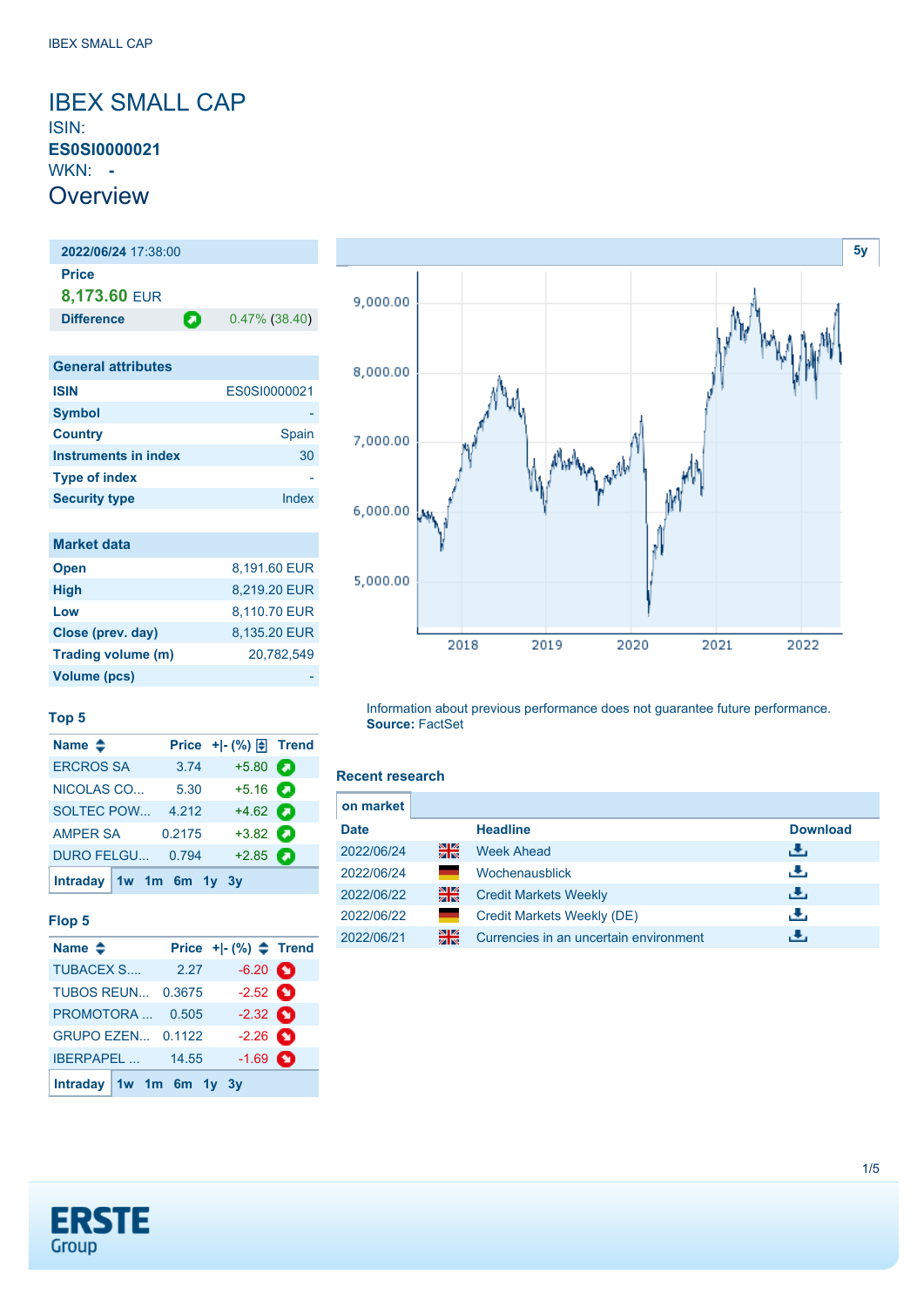| <b>Futures and Options</b> |  |
|----------------------------|--|
| <b>Related Futures</b>     |  |
| <b>Related Options</b>     |  |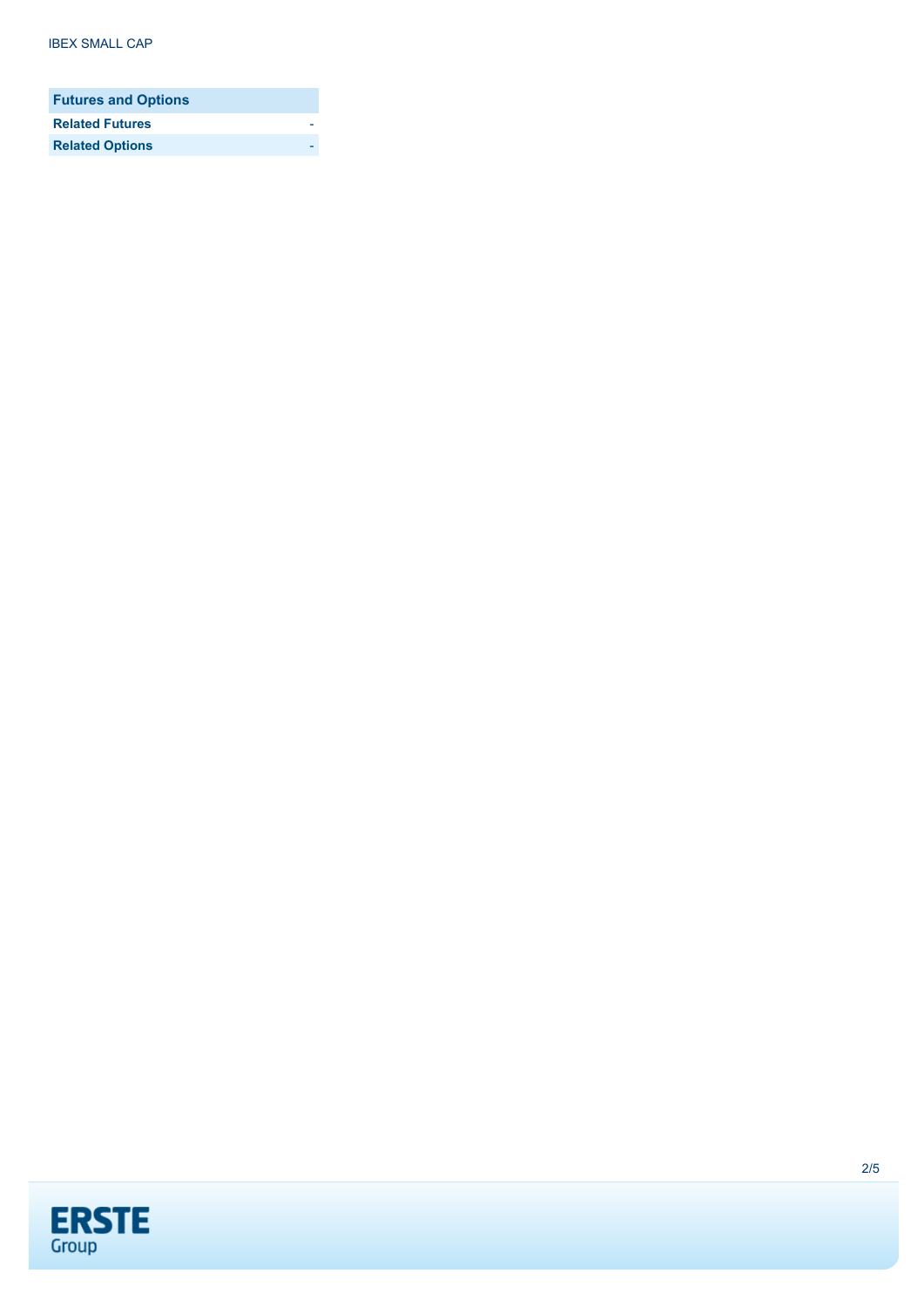### Details

**2022/06/24** 17:38:00 **Price**

**8,173.60** EUR

**Difference 0.47% (38.40)** 

| <b>General attributes</b>   |              |
|-----------------------------|--------------|
| <b>ISIN</b>                 | ES0SI0000021 |
| <b>Symbol</b>               |              |
| <b>Country</b>              | Spain        |
| <b>Security type</b>        | Index        |
| <b>Instruments in index</b> | 30           |

| 8.191.60 EUR |
|--------------|
| 8,219.20 EUR |
| 8,110.70 EUR |
| 8,135.20 EUR |
| 20,782,549   |
|              |
|              |

#### **Performance and Risk**

|                   | 6m       | 1v        | 3v          |
|-------------------|----------|-----------|-------------|
| Perf $(\%)$       | $-0.14%$ | $-7.97\%$ | $+25.14%$   |
| Perf (abs.)       | $-11.50$ | $-707.60$ | $+1,642.10$ |
| <b>Beta</b>       |          |           |             |
| <b>Volatility</b> | 21.65    | 18.78     | 21.77       |



Information about previous performance does not guarantee future performance. **Source:** FactSet

| <b>Price data</b>                           |                           |
|---------------------------------------------|---------------------------|
| Ø price 5 days   Ø volume 5 days (pcs.)     | 8,234.92 EUR (23,857,409) |
| Ø price 30 days   Ø volume 30 days (pcs.)   | 8,573.67 EUR (43,766,903) |
| Ø price 100 days   Ø volume 100 days (pcs.) | 8,389.60 EUR (72,420,689) |
| Ø price 250 days   Ø volume 250 days (pcs.) | 8,342.93 EUR (76,081,981) |
| <b>YTD High   date</b>                      | 9,057.30 EUR (2022/06/08) |
| <b>YTD Low   date</b>                       | 7,238.70 EUR (2022/03/07) |
| 52 Weeks High   date                        | 9,057.30 EUR (2022/06/08) |
| 52 Weeks Low   date                         | 7,238.70 EUR (2022/03/07) |

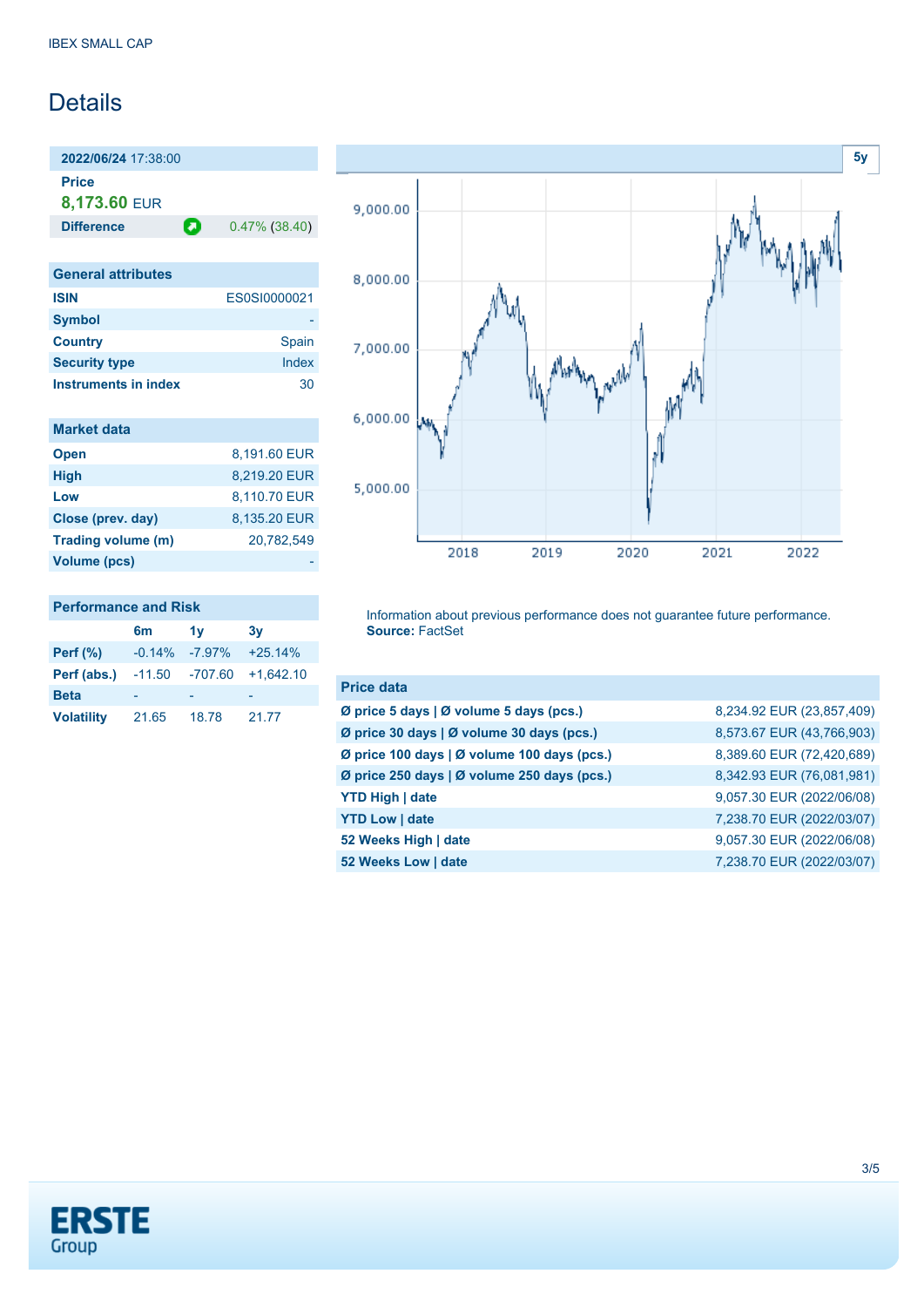## **Composition**

| Name $\triangle$<br><b>ISIN</b>                  | <b>Price</b> | Diff % $\triangleq$<br>$Diff +/-$ | Performance $\clubsuit$ | <b>Date</b><br><b>Time</b> | Turnover Pc. <b>←</b><br>Turnover Money ♦ |
|--------------------------------------------------|--------------|-----------------------------------|-------------------------|----------------------------|-------------------------------------------|
| <b>AEDAS HOMES SA</b><br>ES0105287009            | 21.20        | $-0.24%$<br>$-0.05$               |                         | 22/06/24<br>17:38:00       | 9,960<br>210,132.40                       |
| AIRTIFICIAL INTELLIGENCE<br>ES0152768612         | 0.0794       | $-0.13%$<br>$-0.00$               |                         | 22/06/24<br>17:38:00       | 642,208<br>50,545.98                      |
| <b>AMPER SA</b><br>ES0109260531                  | 0.2175       | 3.82%<br>0.01                     |                         | 22/06/24<br>17:38:00       | 1,536,710<br>328,413.97                   |
| ATRESMEDIA CORPORACION DE<br>ES0109427734        | 3.364        | 0.42%<br>0.01                     |                         | 22/06/24<br>17:38:00       | 316,275<br>1,060,110.84                   |
| ATRYS HEALTH SA EUR0.01<br>ES0105148003          | 6.78         | $-0.59%$<br>$-0.04$               |                         | 22/06/24<br>17:38:00       | 10,428<br>71,098.98                       |
| <b>AUDAX RENOVABLES SA</b><br>ES0136463017       | 1.12         | $-0.36%$<br>$-0.00$               |                         | 22/06/24<br>17:38:00       | 196,611<br>221,605.53                     |
| <b>AZKOYEN SA EUR0.6</b><br>ES0112458312         | 5.90         | 1.72%<br>0.10                     |                         | 22/06/24<br>17:38:00       | 16,092<br>94,854.66                       |
| <b>DEOLEO SA</b><br>ES0110047919                 | 0.341        | $-0.15%$<br>$-0.00$               |                         | 22/06/24<br>17:38:00       | 191,818<br>65,139.19                      |
| <b>DISTRIBUIDORA INTL DE ALI</b><br>ES0126775032 | 0.0136       | $0.00\%$<br>0.00                  |                         | 22/06/24<br>17:38:00       | 13.319.267<br>182,298.51                  |
| DURO FELGUERA EUR0.05 (PO<br>ES0162600003        | 0.794        | 2.85%<br>0.02                     |                         | 22/06/24<br>17:38:00       | 373.451<br>300,410.80                     |
| <b>ERCROS SA</b><br>ES0125140A14                 | 3.74         | 5.80%<br>0.21                     |                         | 22/06/24<br>17:38:00       | 492,302<br>1,810,961.24                   |
| <b>GRUPO EMPRESARIAL SAN JOS</b><br>ES0180918015 | 4.085        | $-1.33%$<br>$-0.06$               |                         | 22/06/24<br>17:38:00       | 15,113<br>62,067.80                       |
| <b>GRUPO EZENTIS SA</b><br>ES0172708234          | 0.1122       | $-2.26%$<br>$-0.00$               |                         | 22/06/23<br>17:38:00       | 319,121<br>36,607.66                      |
| <b>IBERPAPEL GESTION SA EURO</b><br>ES0147561015 | 14.55        | $-1.69%$<br>$-0.25$               |                         | 22/06/24<br>17:38:00       | 7,056<br>102,757.10                       |
| LABORATORIO REIG JOFRE SA<br>ES0165359029        | 2.815        | 0.18%<br>0.01                     |                         | 22/06/24<br>17:38:00       | 2,000<br>5,623.18                         |
| LAR ESPANA REAL ESTATE SO<br>ES0105015012        | 4.91         | 1.03%<br>0.05                     | ▌                       | 22/06/24<br>17:38:00       | 85,696<br>416,349.72                      |
| <b>METROVACESA SA EUR7.2</b><br>ES0105122024     | 6.70         | $-0.30%$<br>$-0.02$               |                         | 22/06/24<br>17:38:00       | 1,017,009<br>6,809,019.68                 |
| MIQUEL Y COSTAS MIQUEL EU<br>ES0164180012        | 12.80        | 1.27%<br>0.16                     | ▋                       | 22/06/24<br>17:38:00       | 29,234<br>372,243.20                      |
| <b>NEINOR HOMES SA</b><br>ES0105251005           | 11.84        | 0.85%<br>0.10                     | I                       | 22/06/24<br>17:38:00       | 46,514<br>550,339.58                      |
| NICOLAS CORREA SA EUR0.8<br>ES0166300212         | 5.30         | 5.16%<br>0.26                     |                         | 22/06/24<br>17:38:00       | 5,976<br>31,573.28                        |
| <b>OBRASCON HUARTE LAIN SA</b><br>ES0142090317   | 0.6075       | 0.66%<br>0.00                     |                         | 22/06/24<br>17:38:00       | 664,230<br>402,872.31                     |
| <b>ORYZON GENOMICS SA</b><br>ES0167733015        | 2.49         | 0.81%<br>0.02                     | I                       | 22/06/24<br>17:38:00       | 25,557<br>63,709.36                       |
| PROMOTORA DE INFORMACIONE<br>ES0171743901        | 0.505        | $-2.32%$<br>$-0.01$               |                         | 22/06/24<br>17:38:00       | 66,234<br>32,965.33                       |
| PROSEGUR CASH EUR0.02<br>ES0105229001            | 0.638        | 0.47%<br>0.00                     |                         | 22/06/24<br>17:38:00       | 530,791<br>334,947.66                     |
| SOLTEC POWER HOLDINGS SA<br>ES0105513008         | 4.212        | 4.62%<br>0.19                     |                         | 22/06/24<br>17:38:00       | 291,993<br>1,222,074.02                   |